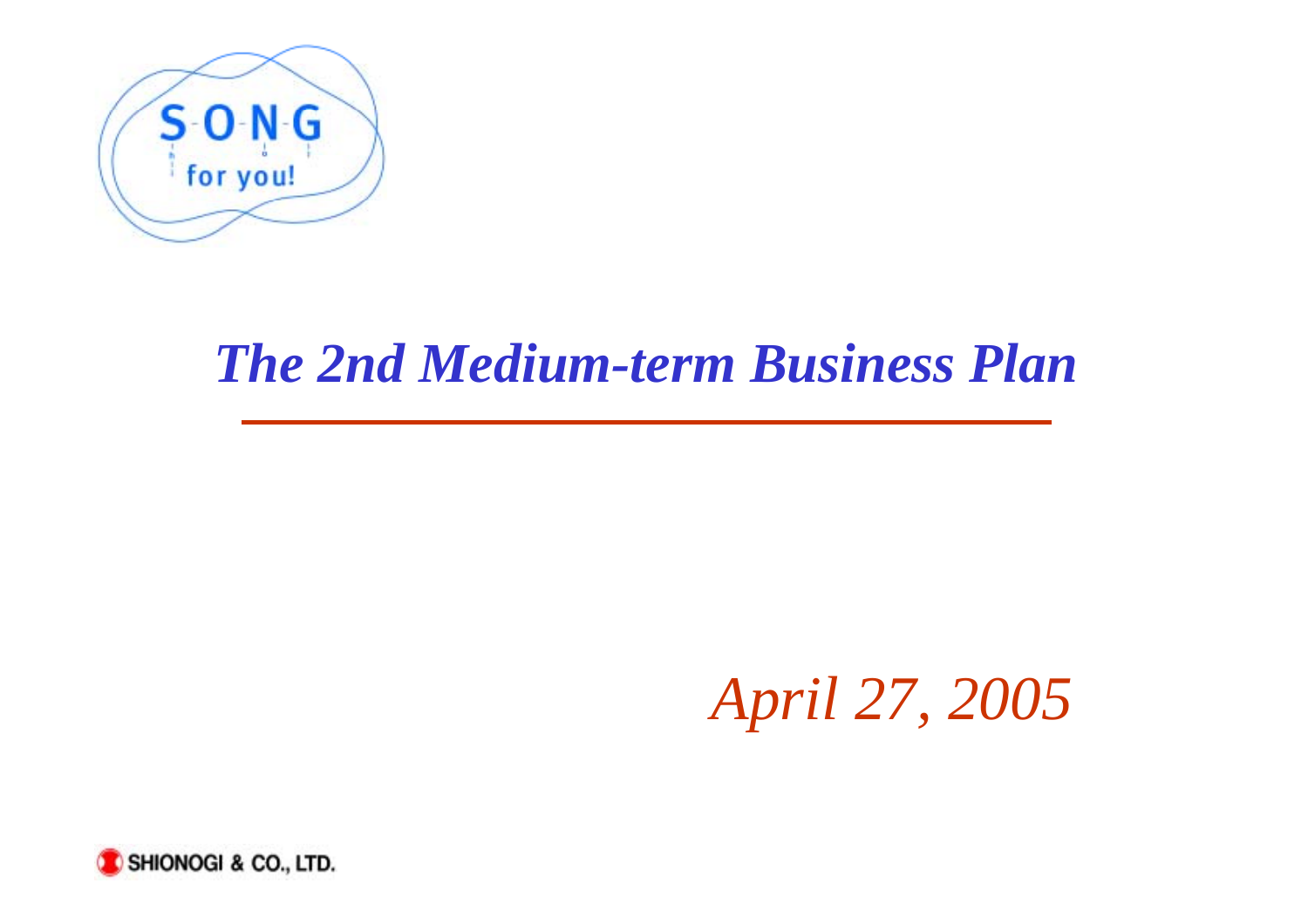### **Index of The 2nd Medium-term Business Plan**

- 1. Positioning of Shionogi's action guidelines and the 2nd medium-term business plan
- 2. Purpose and value of the 2nd medium-term business plan
- 3. Outline of the 2nd medium-term business plan
- 4.  $& 5.$  Entering a stage to accelerate toward significant strides
- 6. 6. Contribution to healthcare Contribution to healthcare
- 7. Drug discovery concept in the targeted research areas
- 8. R&D pipeline
- 9. 9. Launch schedule Launch schedule
- 10.Key products for domestic development Key products for domestic development
- 11.Key products for global development
- 12.Overseas development schedule
- 13. & 14. Marketing strategy
- 15.Trends of net sales, R&D expenses, operating income, net income and ROE

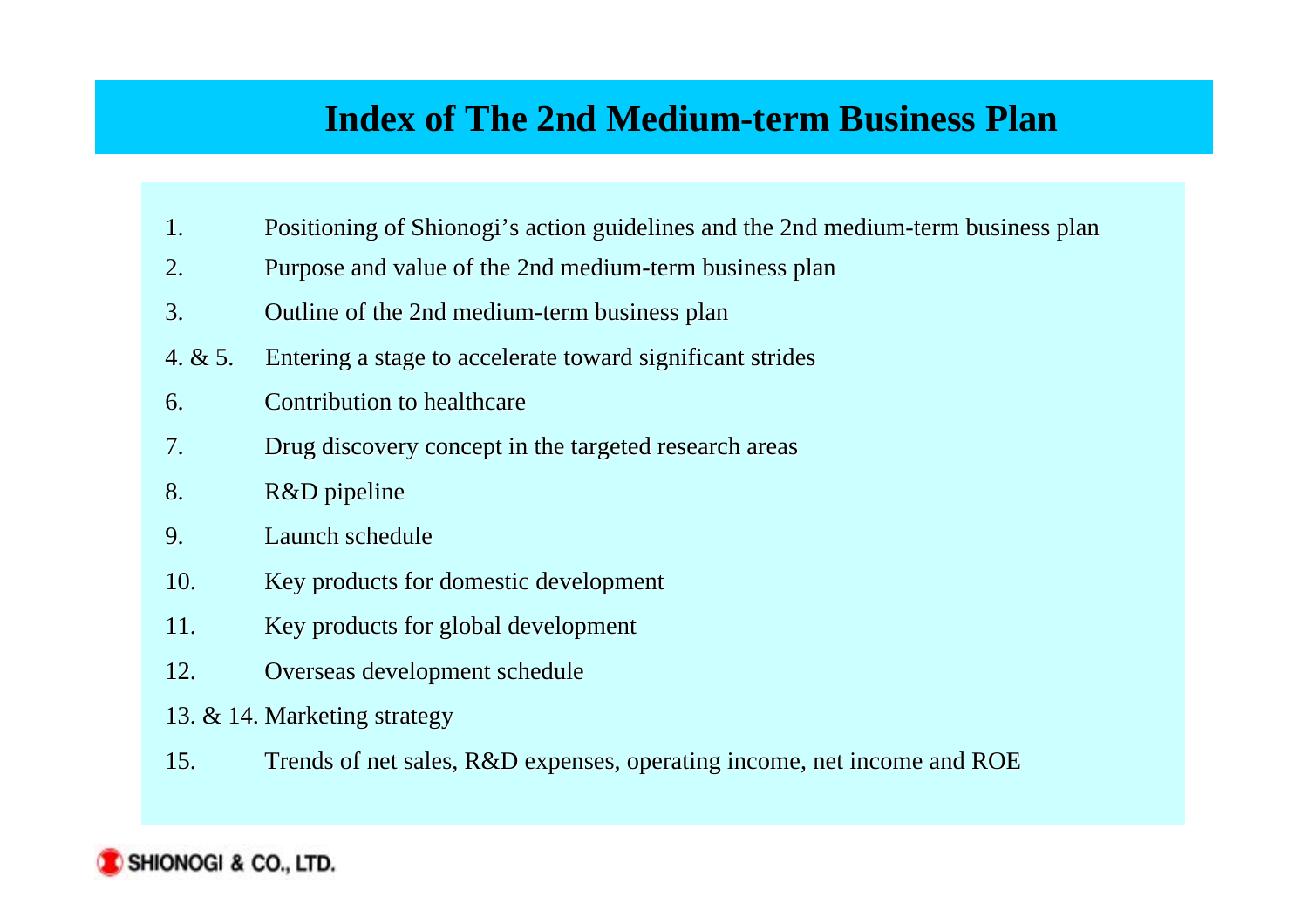#### **Positioning of Shionogi's action guidelines and the 2nd medium-term business plan**

#### **Shionogi's Mission**

**Shionogi strives to continually provide the superior medicines essential to protect people's health.** 

**To realize the mission**



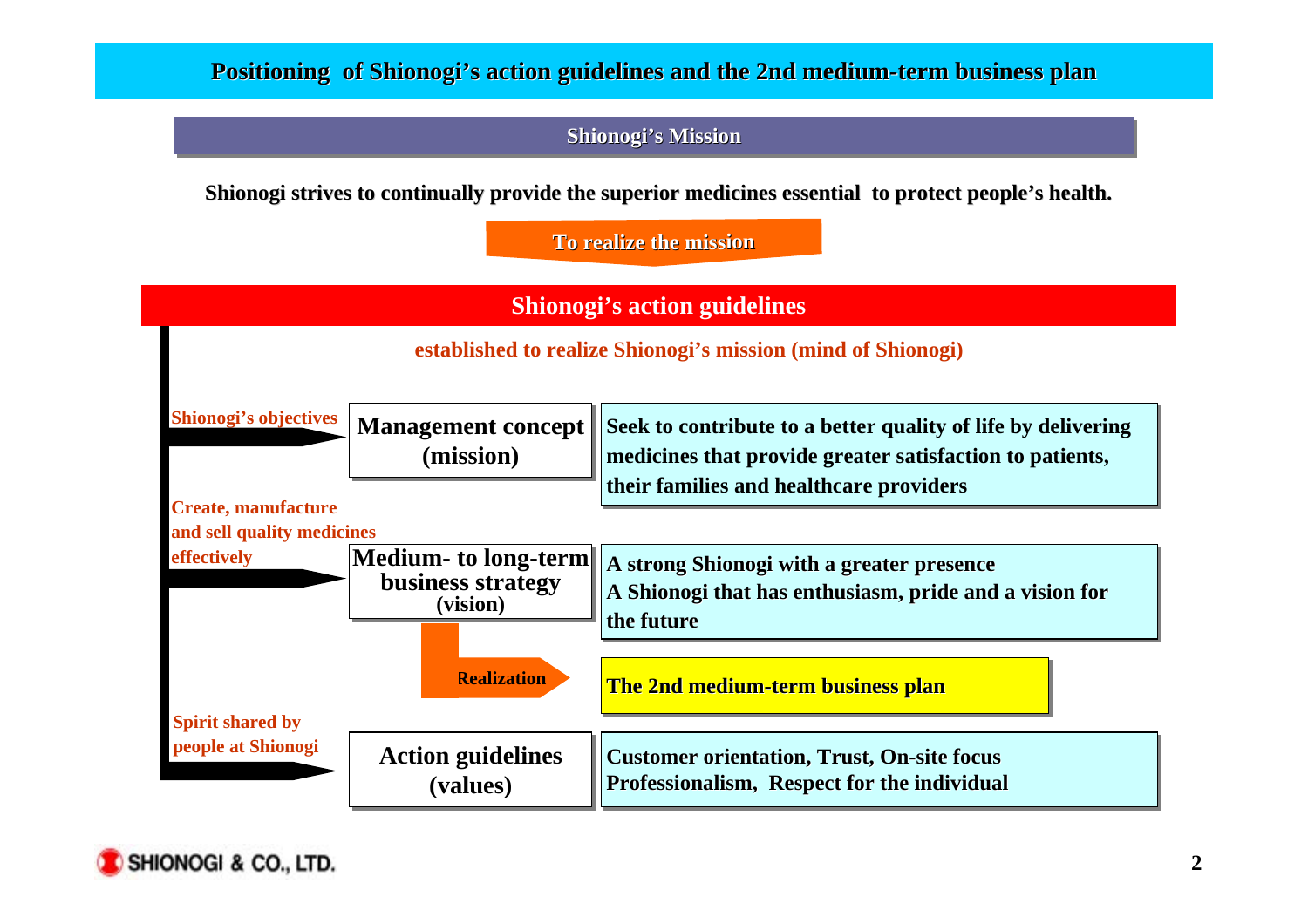### **Purpose and value of the 2nd medium-term business plan**

- **1. The 1st medium-term business plan The 1st medium-term business plan -positioned as a period to build an infrastructure -positioned as a to build an infrastructure -concentrated on the ethical drug business -concentrated on the ethical drug business**
- **2. The 2nd medium term business plan 2. The 2nd medium term business plan**
	- **-established in order to show Shionogi -established in order to show Shionogi's strong commitment to achieving the set s strong commitment to achieving the set goals for survival goals for survival**
	- **positioned as a concentration period to establish the second and third target positioned as a concentration period to establish the second and third target areas in addition to infectious diseases areas in addition to infectious diseases**
	- **-ready to meet any circumstantial changes and proactively make use of various -ready to meet any circumstantial changes and proactively make use of various opportunities opportunities**

**Shifting from laying the foundation to accelerating toward significant strides**

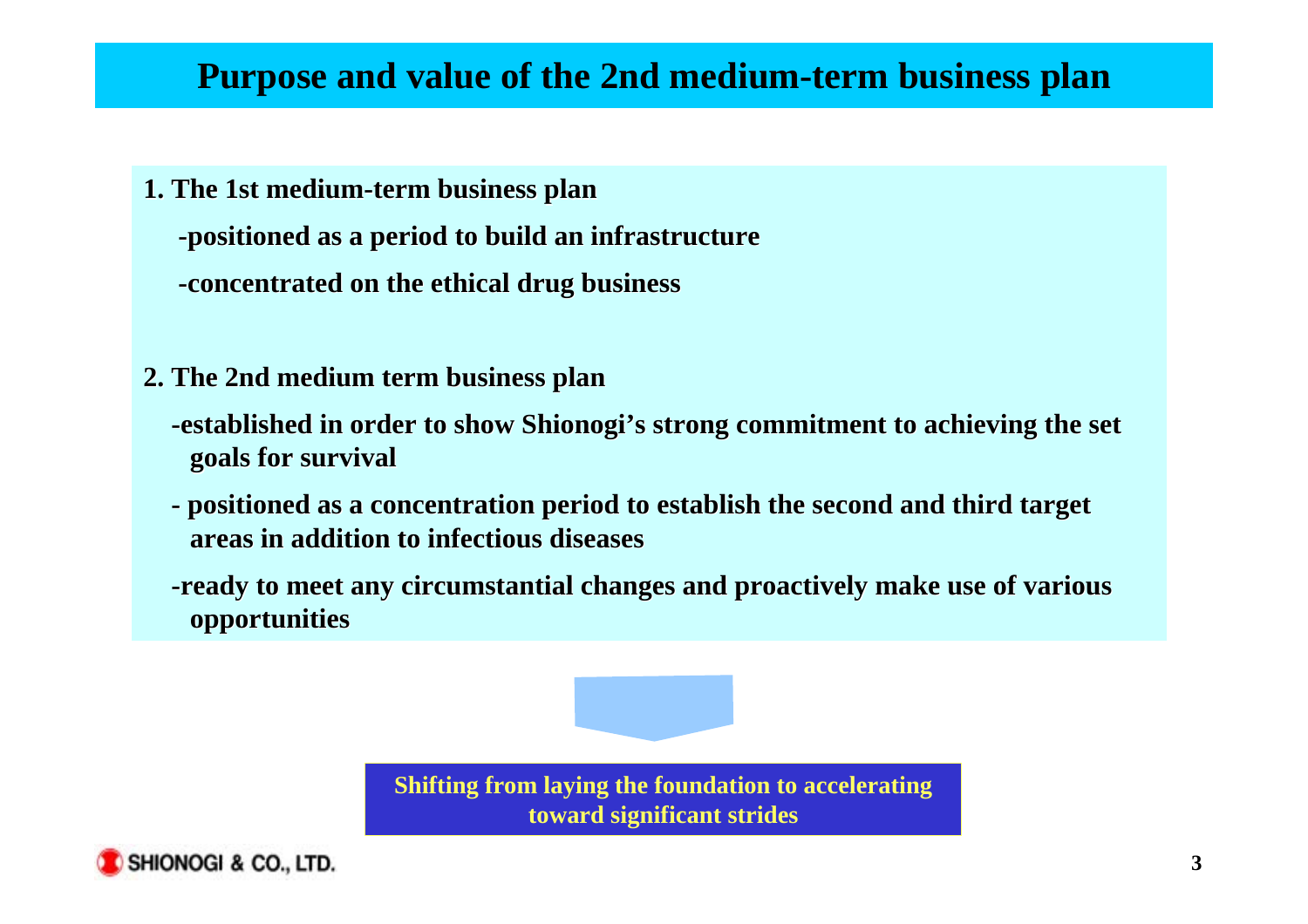### **Outline of the 2nd medium-term business plan**

### **Entering a stage to accelerate toward significant strides**

- **1. Clarify target areas for research and development**
- **2. Establish a strong business presence 2. Establish a strong business presence**
- **3. Steadily develop overseas business, starting with the infectious disease field**

### **Numerical targets for fiscal 2009 (Consolidated)**



2%

4%

6%

8%

10%

12%

14%

16%

320

100

60

 $\begin{array}{|c|c|c|c|c|c|c|c|} \hline \multicolumn{1}{c|}{\textbf{FY2009}} & 0\% \hline \end{array}$ 

14%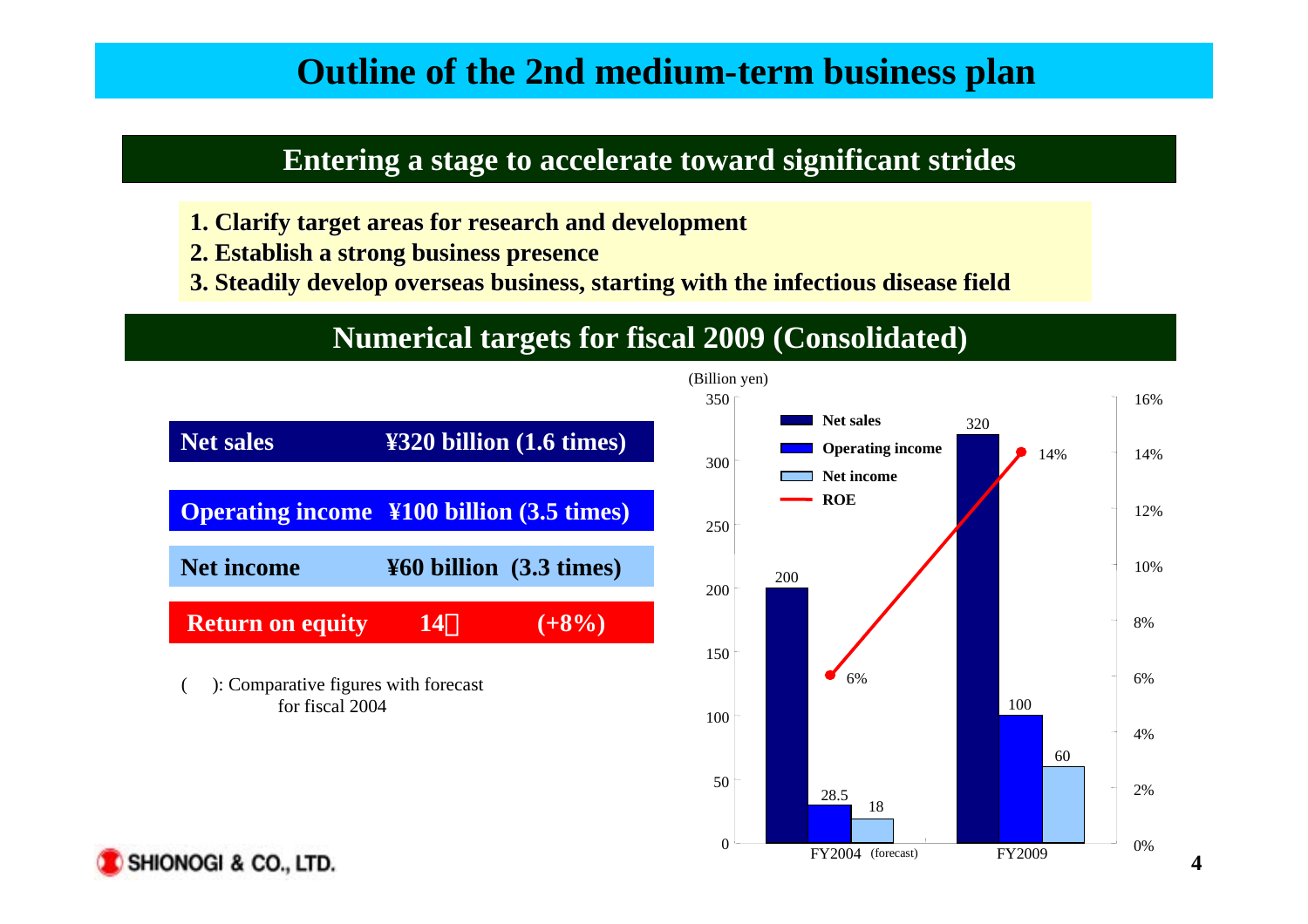### **Entering a stage to accelerate toward significant strides**

### **1. Clarify target areas for research and development**

- -Enrich product line for infectious diseases
- -Add pain and metabolic syndrome to new target areas
- -Move at least five new chemical entities to phase II or more advanced stages by the end of fiscal 2009 to introduce blockbusters to succeed Crestor fiscal 2009 to introduce blockbusters to succeed Crestor
- -Establish an unbroken pipeline stream through strategic development of licensing activity
- -Increase the R&D efficiency and success rate by forming active alliances with outside resources
- -Maximize product potential through life-cycle management from an early development stage

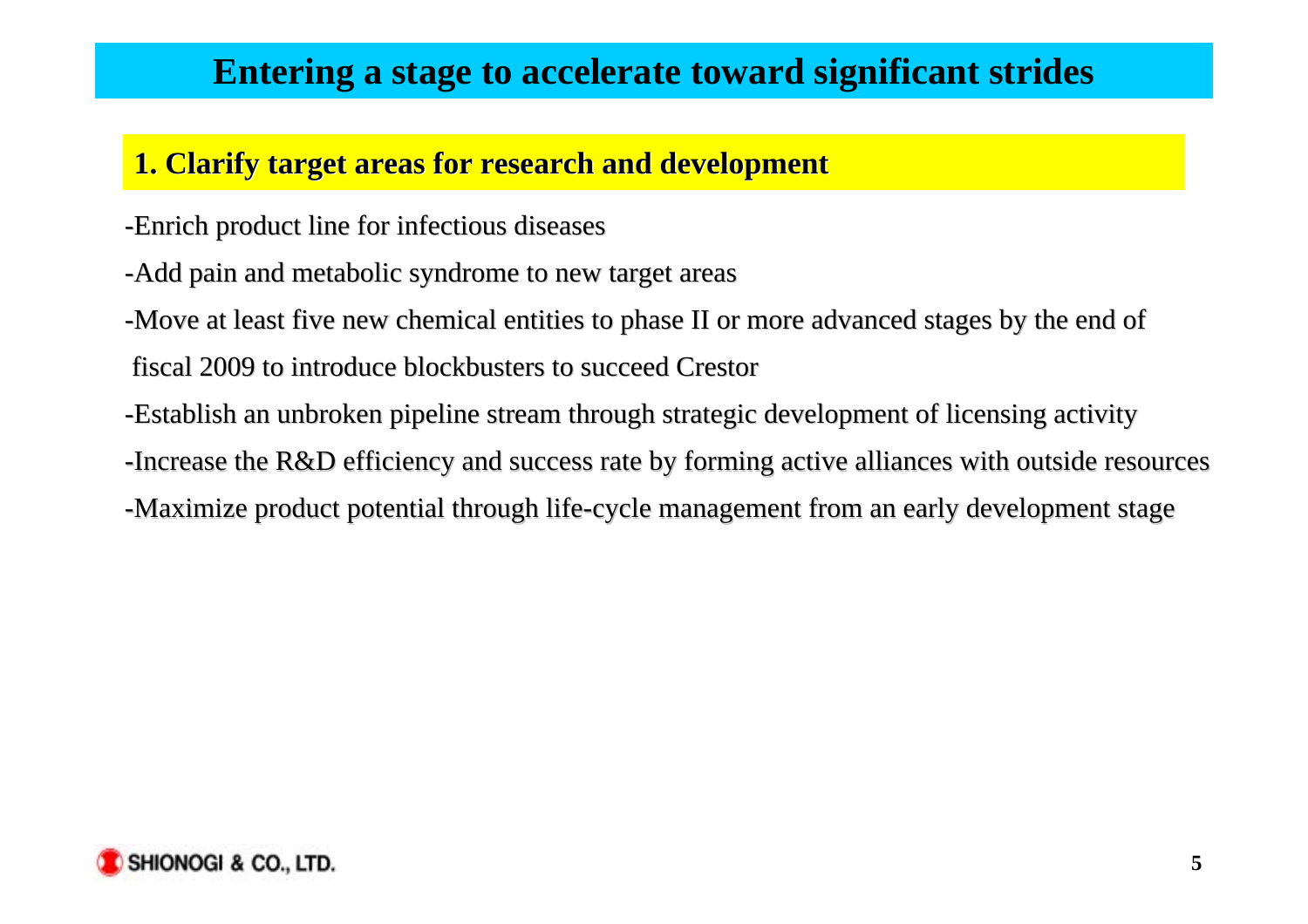## **Entering a stage to accelerate toward significant strides**

### **2. Establish a strong business presence**

- -Further promote information activities for acute treatments by adding doripenem and moxifloxacin to the current product line and expand the Company's No.1 market share in the anti-infective field.
- -Relieve patients from cancer pain and further improve quality of life. Implement information activities aiming at total pain relief.
- -Maximize Crestor's value by collecting the necessary clinical evidence and by establishing confidence in the product through thorough post-marketing surveillance studies.
- -Expand marketing synergy and the efficiency of information activities by introducing multiproduct promotion methods for each target disease and medical specialty.
- -Strengthen sales support activities by creating an organization-wide support system.
- -Strengthen training of medical representatives so they can accurately perceive medical needs and make suggestions about medical treatment options.

### **3. Steadily develop overseas business, starting with the infectious disease field**

-Strengthen the function of Shionogi USA, Inc. and enhance its presence in the infectious disease field. Also, expand overseas business into the Chinese market.

-Develop and ensure human resources with the competence necessary to compete in the global market.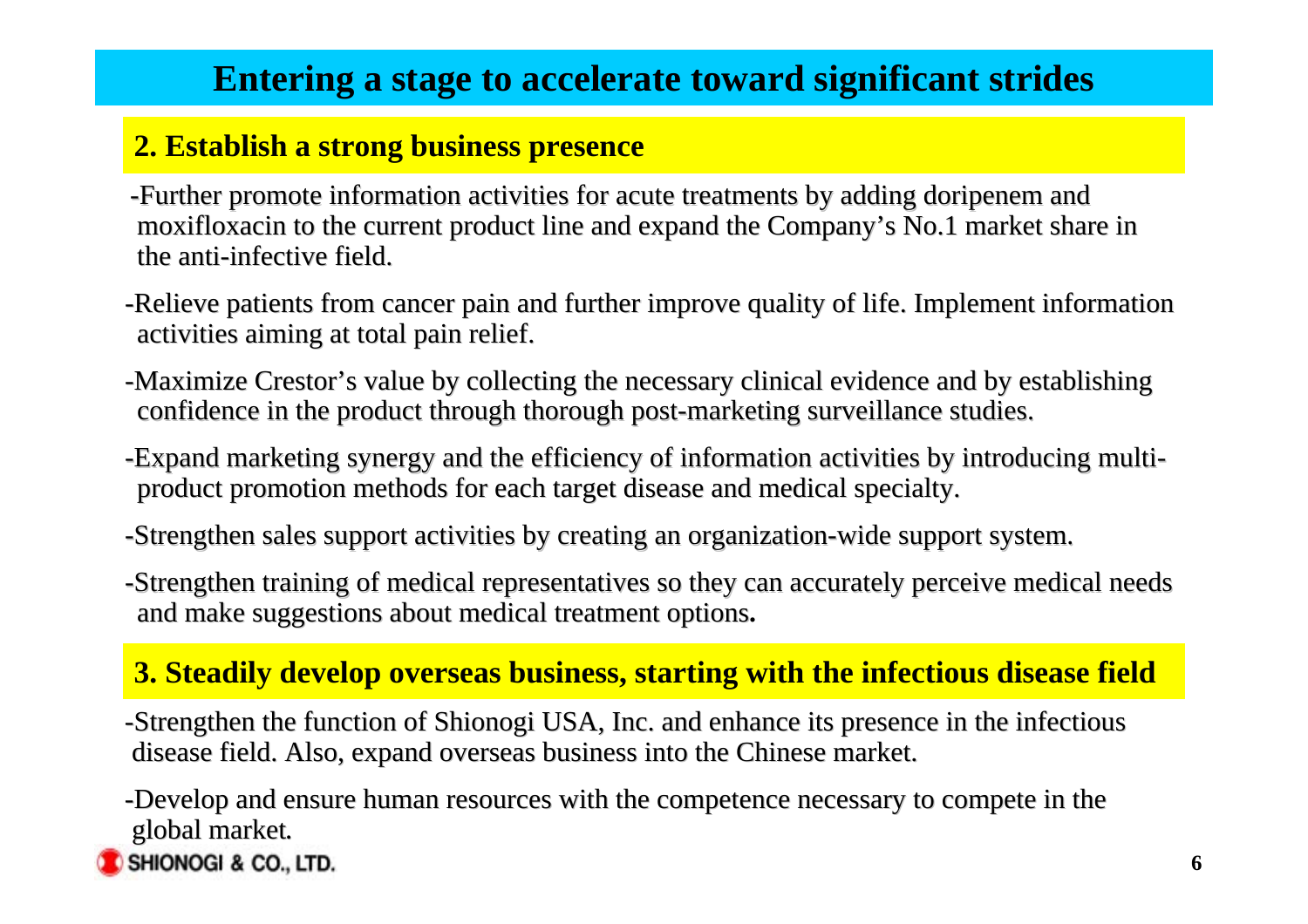### **Contribution to healthcare**



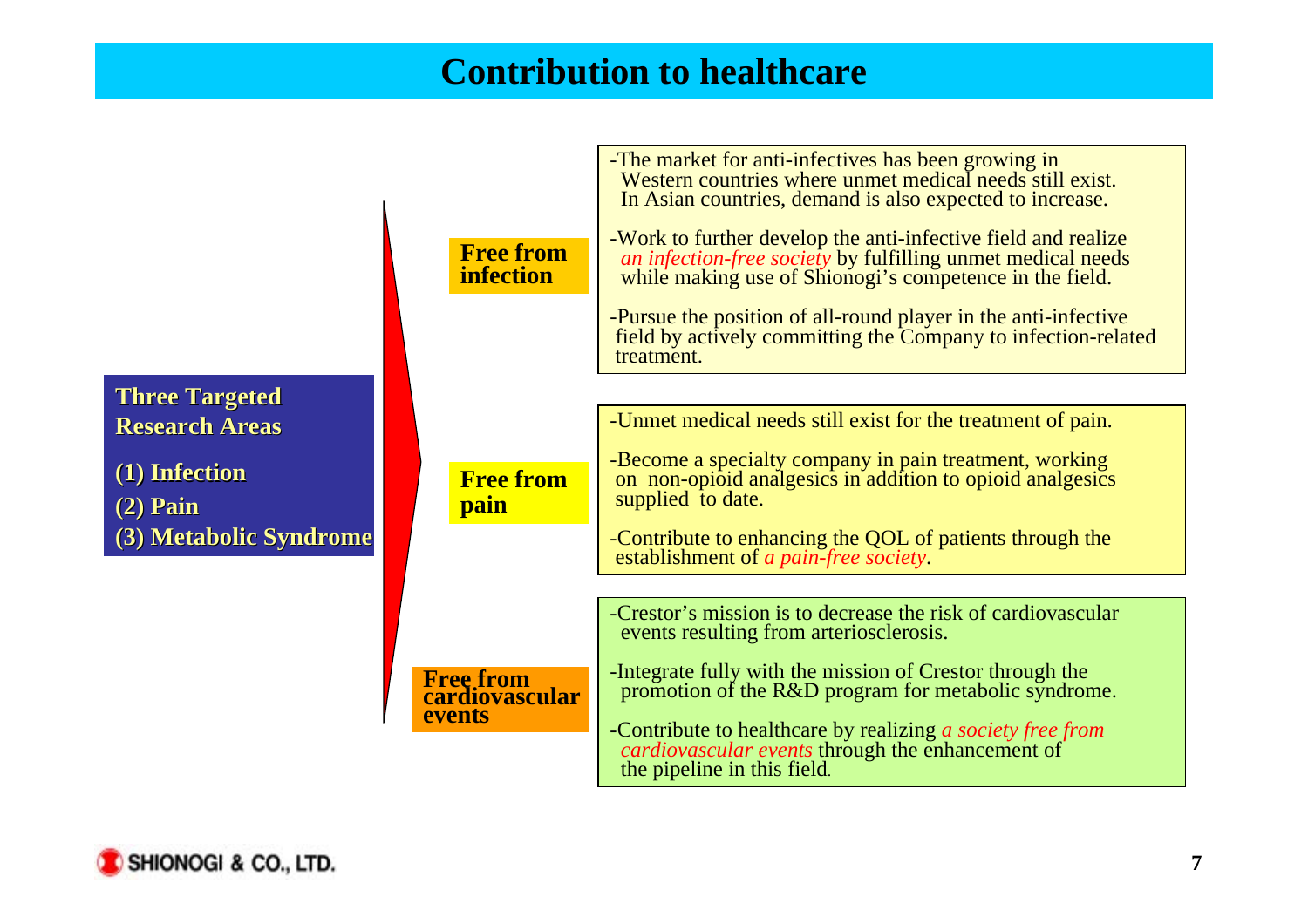### **Drug discovery concept in the targeted research areas**

#### *Infection Infection*



#### *Pain*



*Metabolic syndrome Metabolic syndrome*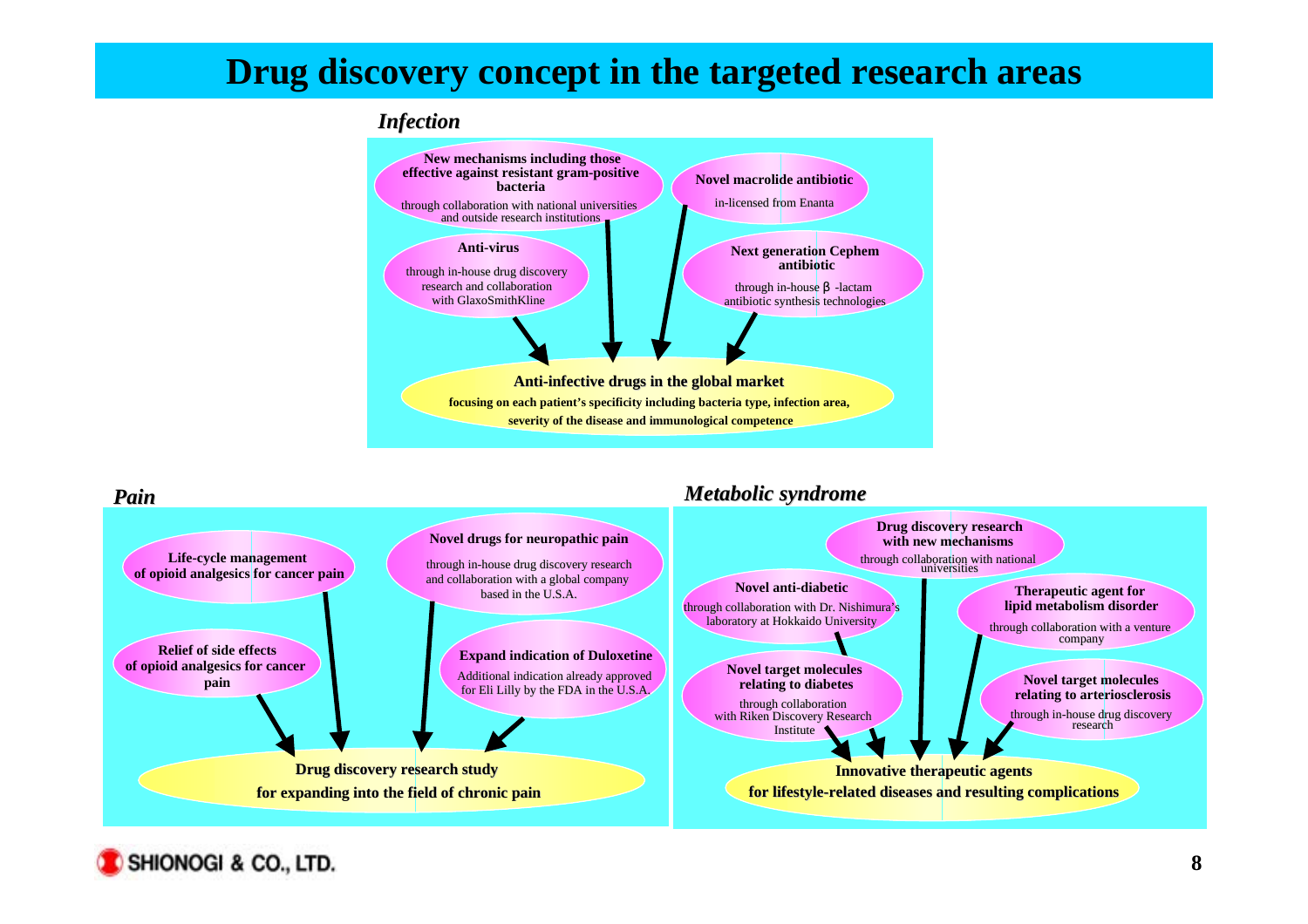## **R&D pipeline**

#### **Enrich R&D pipeline using a positive in-licensing strategy**

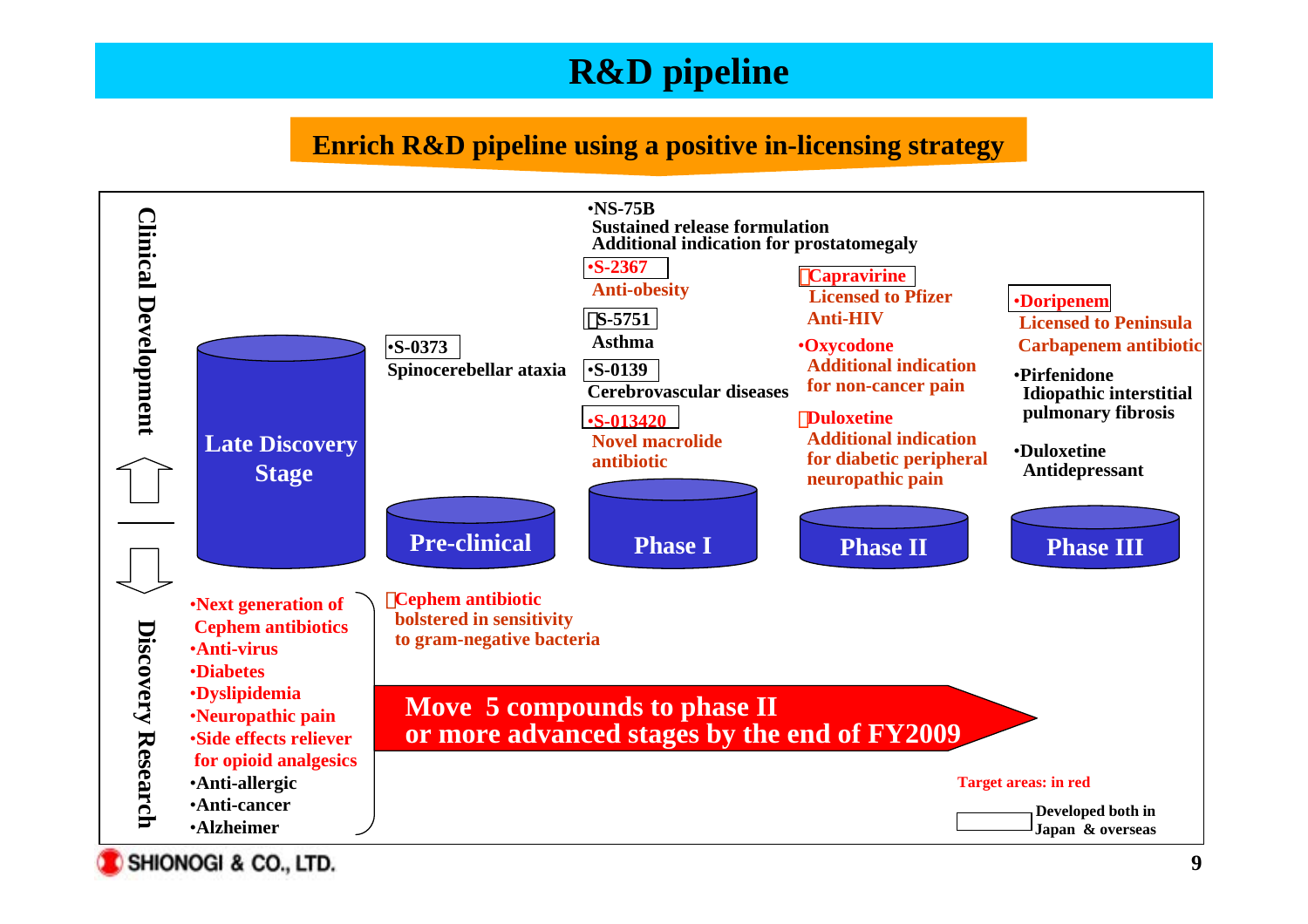### **Launch schedule**

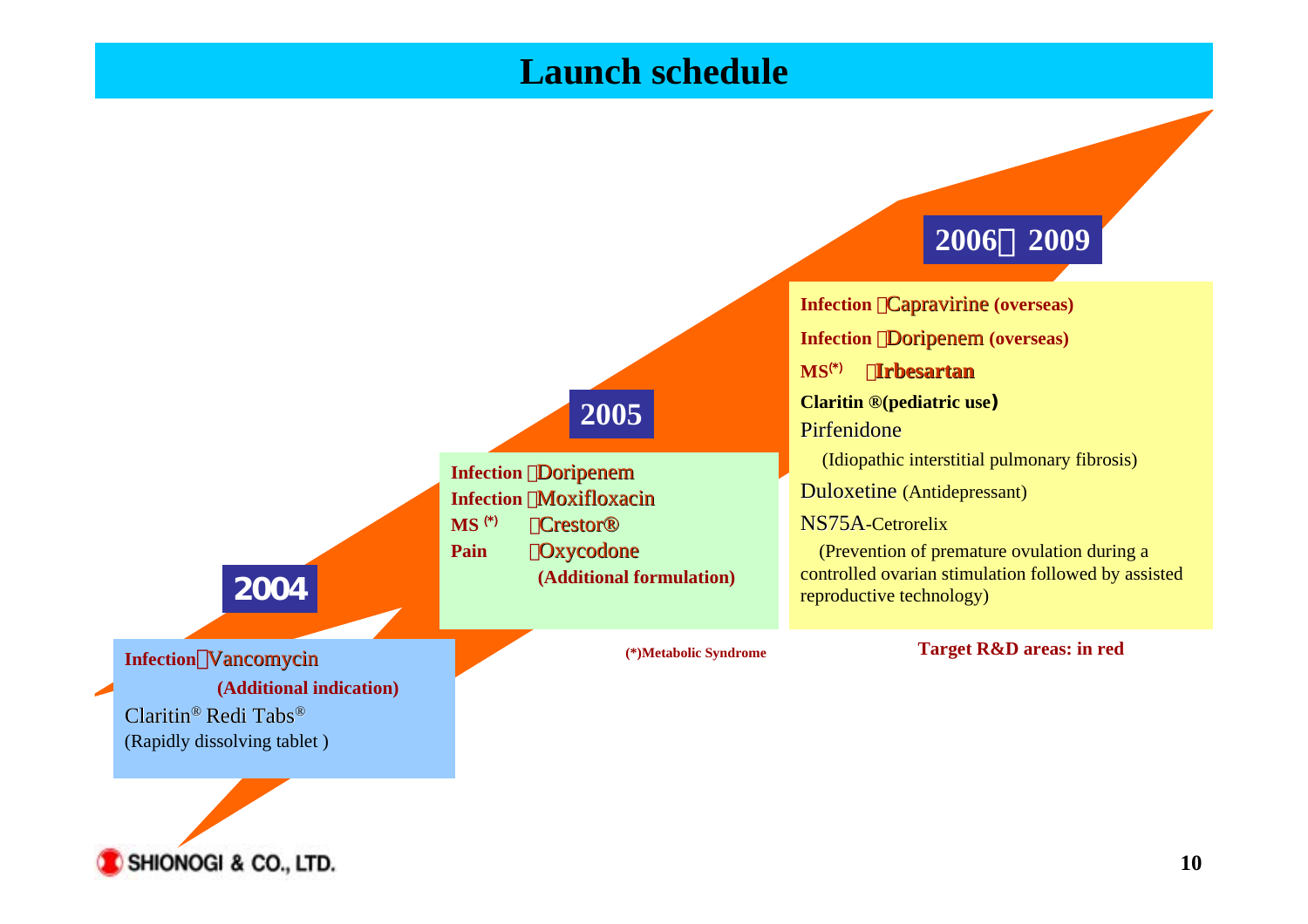## **Key products for domestic development**

#### **Duloxetine (Diabetic peripheral neuropathic pain) In preparation for Ph II**

Licensed by Eli Lilly and Company (U.S.A.)

- Serotonin & norepinephrine reuptake inhibitor, treatment for diabetic peripheral neuropathic pain (Oral)
- No approved medicine is available with a high efficacy rate and with great potential to be the first-line drug.
- Expected effect on diabetes-related complications. Will also contribute to the enrichment of the pipeline, both in the metabolic syndrome and pain treatment areas.
- –Strengthen life-cycle management after obtaining an approval for the treatment of depression.
- Scheduled to file an NDA in 2009 for an additional indication.
- The licenser, Eli Lilly and Company, obtained an approval for the above indication in September 2004.

#### **Cetrorelix sustained release formulation (Prostatomegaly) Ph I-II**

Licensed by Zentaris (Germany)

- LHRH (luteinizing hormone-releasing hormone) antagonist (intramuscular injection)
- Treatment for prostatomegaly with the advantages of both -blocker and anti-androgen inhibitor
- Expected to prevent progression to a stage requiring operational treatment
- Treatment-related side effects are very minor or temporary,with suppression of sexual function and tumor marker
- Scheduled to file an NDA in 2010
- Co-development with Nippon Kayaku Co., Ltd.

### **S-013420 (Bacterial infection) Ph I**

Licensed by Enanta Pharmaceuticals, Inc. (U.S.A.)

- –Novel macrolide antibiotic (Oral)
- –Good anti-microbial spectrum covering key respiratory tract pathogens
- –Highly active against penicillin- and macrolide-resistant *S. pneumonia*
- –Superior PK profile
- Initiated phase I study in January 2005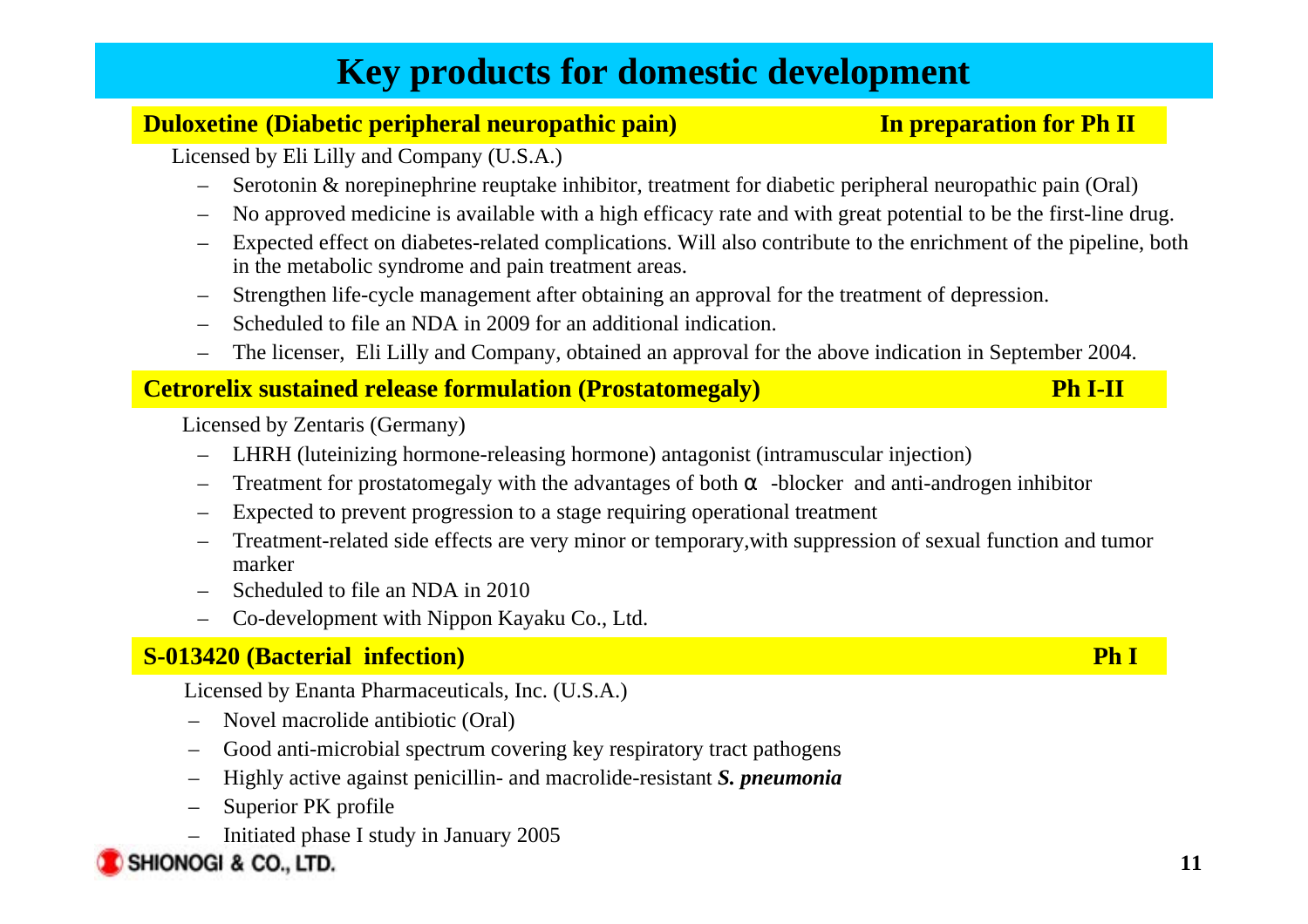### **Key products for global development**

#### **S-2367 (Obesity) Late Ph I**

Developed in-house

- Anti-obesity agent (Oral)
- –Expected high efficacy without weight rebound
- –Prevention of visceral fat accumulation, improvement of blood sugar level and serum lipid level
- –No serious adverse events were observed. Good PK profile was confirmed
- Single dose study was completed in the U.S.A. (September 2004). Repeated dose study is under way (October 2004)
- In preparation for Phase II study

#### **S-5751 (Asthma) Late Ph I**

Developed in-house

- Anti-asthma agent, Prostaglandin D<sub>2</sub> receptor antagonist (Oral)
- High efficacy with sheep asthma model
- Filed an IND in December 2004
- Clinical studies are under way to confirm safety with asthma patients (1Q-2Q, 2005)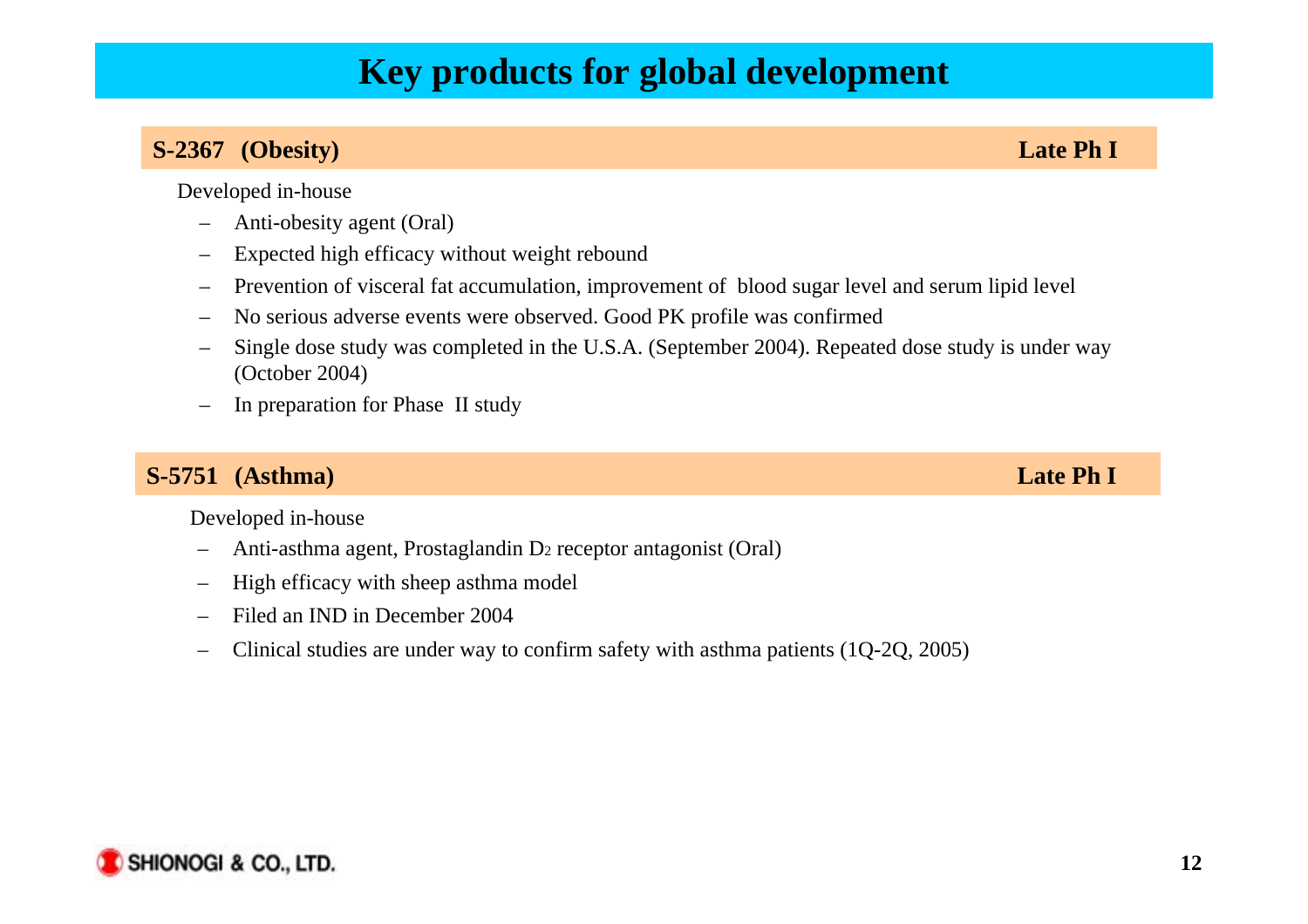### **Overseas development schedule**



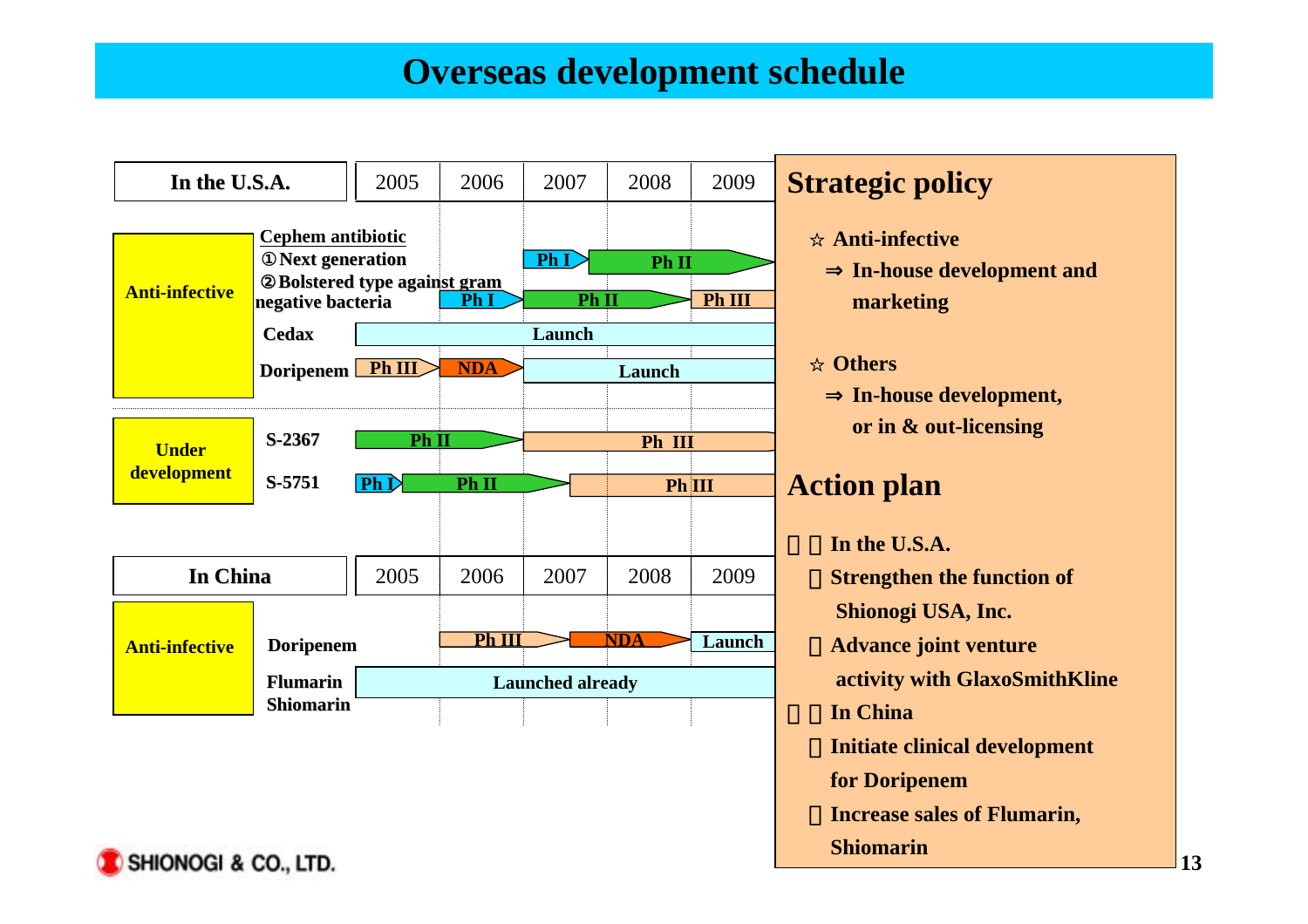# **Marketing strategy (Establish a strong business presence)**

- **1. Expand Shionogi's presence further in the anti-infective market by promoting information activities in acute care treatment, adding two new antibiotics.**
- **Increase sales of anti-infectives by relocating medical representatives to acute care medical facilities from regional core hospitals where Shionogi has established a strong presence.**
- **Launch new products Doripenem and Moxifloxin, and increase their sales.**
- **2. Improve quality of life by relieving patients of cancer pain. Implement information activities aiming at total relief from cancer pain.**
- **Continuously promote to physicians the proper use of OxyContin® and MS Contin® according to the individual patient's severity of pain.**
- **Strengthen information activities for OxyContin® to be prescribed at an early stage of cancer pain, aiming to improve the patient's quality of life and provide total relief from cancer pain.**

**3. Maximize Crestor's value by implementing thorough post-marketing surveillance studies and by establishing confidence in the product.**

- - **Conduct thorough post-marketing surveillance for new products at regional core hospitals. Establish supporting evidence and confidence in the new products.**
- **Expand coverage of information activities by becoming closely involved in cooperative relationships between regional core hospitals and clinics in regional healthcare communities.**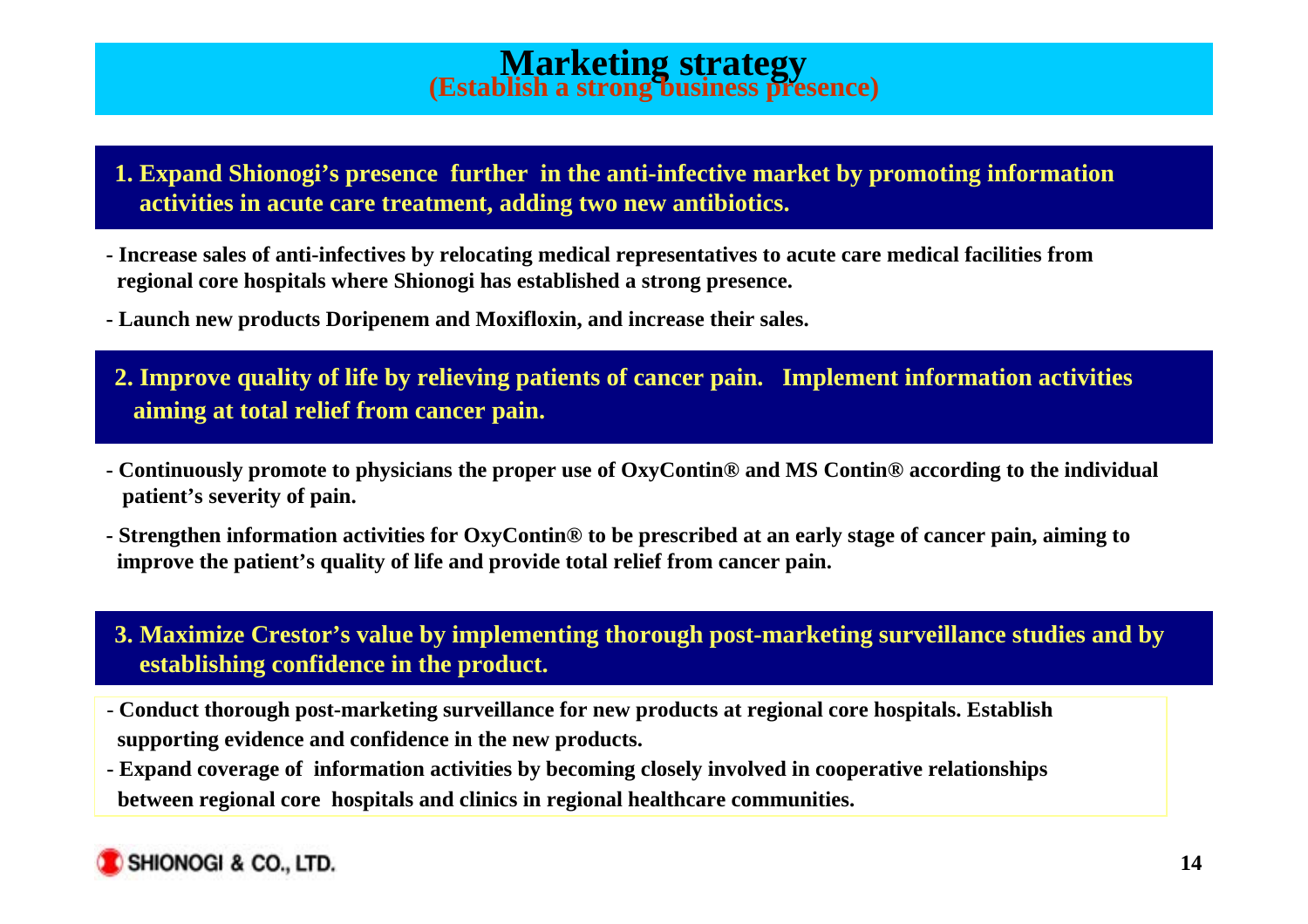# **Marketing strategy (Establish a strong business presence)**

# **4. Expand marketing synergy and efficiency of information activities by introducing multi-product promotion methods focused on types of diseases and medical specialties.**

**- Maximize sales by providing healthcare providers the most appropriate information on medical treatment options, including Shionogi products, while receiving information from healthcare communities on a wide variety of medical needs. Contribute to a healthcare society.**

**Promote multiple products simultaneously, including Crestor, Longes and Landel, for prevention of cardiovascular events resulting from metabolic syndrome.**

 **Elaborate on the special characteristics of Shionogi antibiotics, including Flumarin, Doripenem, Proact, Vancomycin, Flomox and Moxifloxacin, according to each patient's specificity (bacteria type, infection area, disease severity and immune level).**

#### **5. Strengthen sales support by creating an organization-wide support system.**

- **Implement effective marketing activities through product strategies involving wholesalers.**
- **Increase the chance of having Shionogi products recognized by healthcare providers by using effective promotional material and by improving dissemination activities for medical and drug information.**
- **Promote a distinctive product strategy through life-cycle management, including EBM planning and the addition of new formulations.**
- **Respond promptly to any changes in the healthcare industry, including revision of guidelines for medical practice.**

#### **6. Strengthen training of medical representatives.**

**- Develop medical representatives so they can accurately perceive medical needs in healthcare communities, exercise initiative, effectively convey information and make suggestions about medical treatment options.**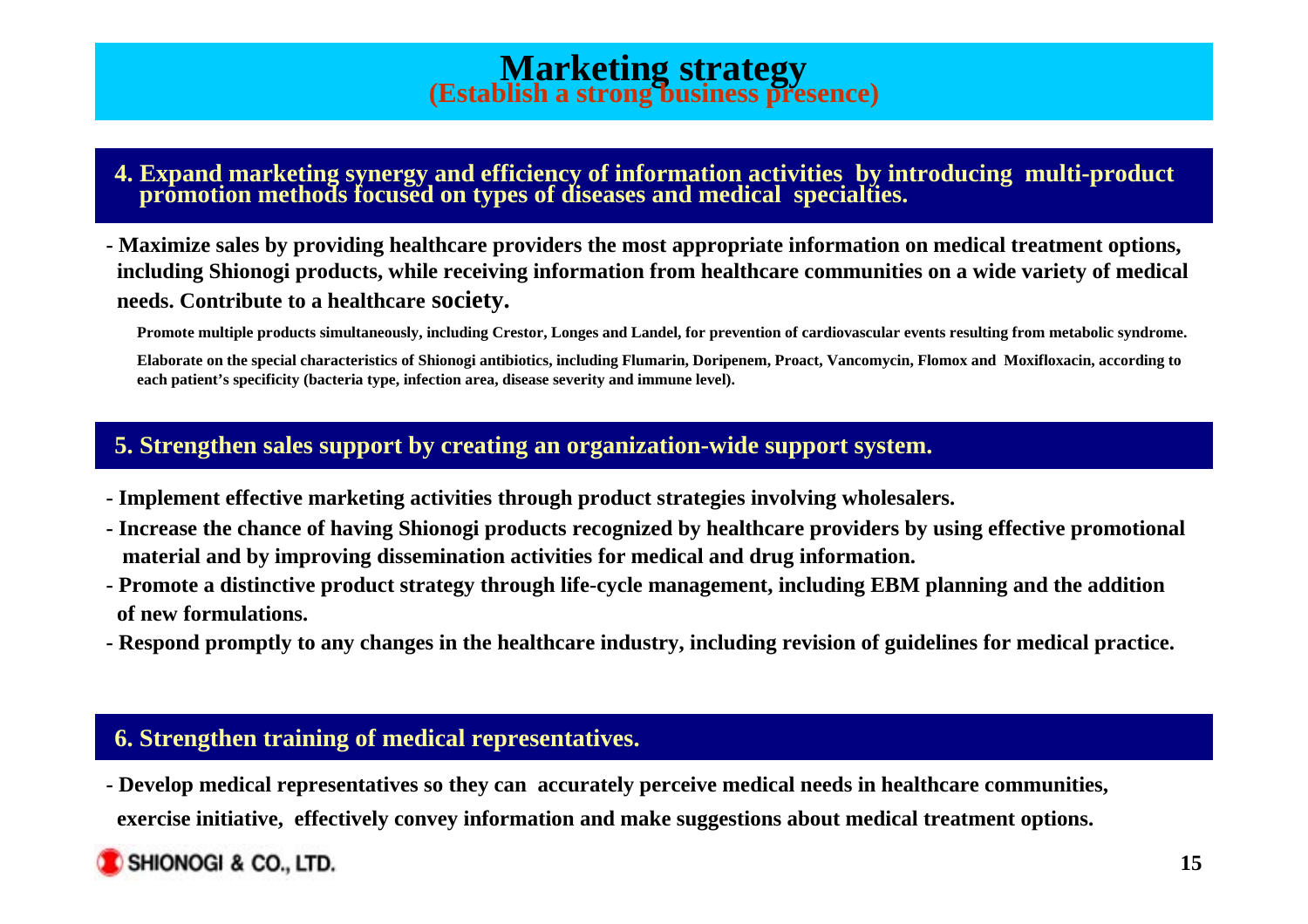### **Trends of net sales, R&D expenses, operating income, net income and ROE (Consolidated)**



**Net sales**<br>Net income and ROE

**R&D expenses, Operating income,**